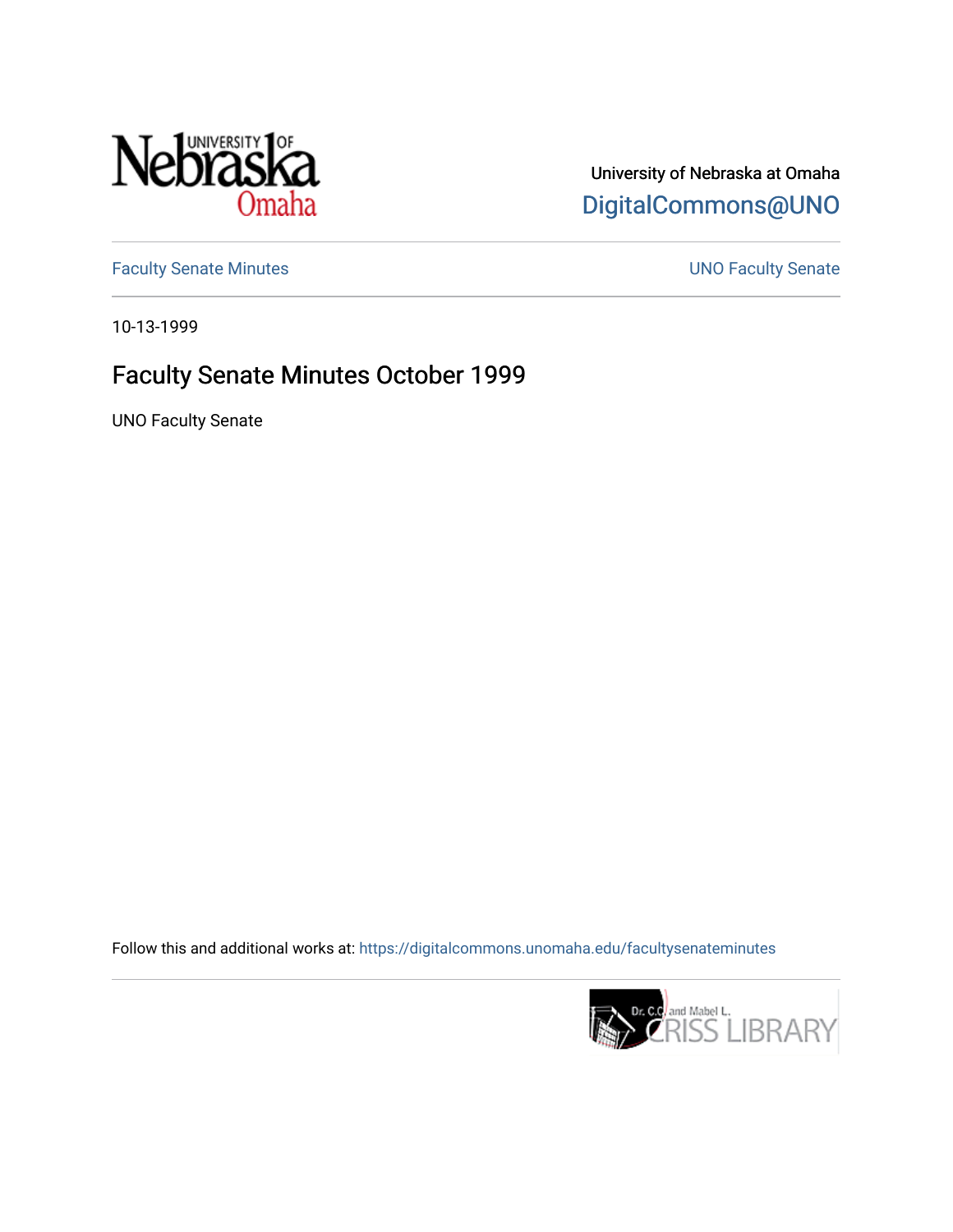## **UNO Faculty Senate Minutes The Faculty Senate of the University of Nebraska at Omaha met on Wednesday, October 13, 1999, at 2:00 p.m. in the MBSC Dodge Room. The president, Douglas Paterson, presided**

#### Presider: Paterson

Attendees: Allen, Aschenbrenner, Bartle, Baum, Chung, Clute, Conyers, DeLone, Diamond, Engelmann, Foster, Gessaman, Hendricks, Irvin, Kuhlman, Landis, Lehrer, Lewis, Metal-Corbin, Mitchell, Nazem, Parnell-Smith, Paterson, Rajaram, Rech, Shaw, Shroder, Smith, Sobel, Thompson, Tuan Late Arrival: Coyne, Craiger, Deffenbacher Excused: Ali, Bacon, Harland, Suzuki

Guests: William Wakefield, Alumni Association Board of Directors faculty representative

Presentation and Approval of Minutes: Senator Paterson asked for approval of the September 8, 1999, minutes (agenda attachments 1-11). The minutes were approved as submitted.

#### Officers Reports

President's Report: Senator Paterson reported on the following items:

Executive Committee and Administration Meeting, September 15th (agenda attachment 12)

Administration has been asked to provide a budget handout to clarify the reallocation. An offer has been made to one of the IS&T dean candidates who plans to return to Omaha with his family before making a decision.

Special Meeting of NU Senate Presidents and President Smith, September 23rd

No agenda was provided prior to the meeting; instead, all were informed the topic would be revealed at the meeting. The issue of a mid-course health insurance premium increase was discussed via a two-fold process. First, because this issue is a contractual negotiation a meet and confer is planned with AAUP and second, a review of a substantial health care cost increase for both faculty and staff.

Discussion: Senator Paterson shared he is currently putting together a Health Care Subcommittee as part of the Budget Advisory Committee to look into this issue. Discussion continued on when premium increases would take affect; one senator reported the cost of his medication increased three-fold last week. Senator Paterson stated he would look into this. AAUP will handle the health insurance issue for now.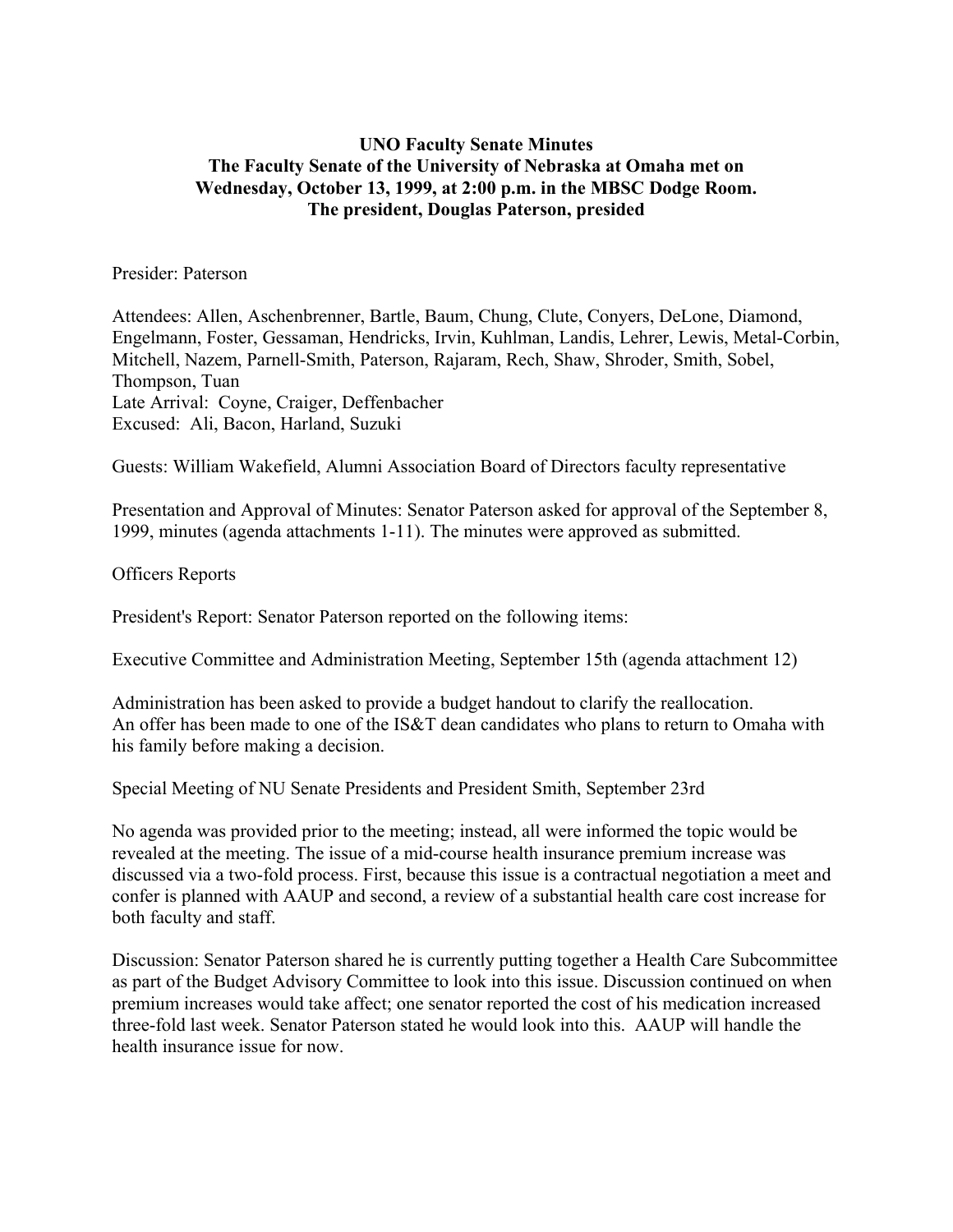Chancellor's Council Meeting, September 23rd: Senator Paterson was unable to attend due to the special meeting called by President Smith.

Budget Advisory Committee (BAC) Meeting

September 30th and October 12th: Both meetings were chaired by Professor Dale Krane and attended by Hesham Ali, Carol Ebdon, Douglas Paterson and Janet West. Janet West confirmed AAUP will pay for an internal audit. The committee's charge as an advisory and informative body to Senator Paterson as well as the UNO faculty concerning current budget reallocations and health care issues was clarified.

Discussion: On behalf of the BAC, Senator Paterson asked for the senate's support for scheduling monthly meetings with administration to get a strong working relationship underway. Senator Clute inquired how feedback would be provided to the senate; Senator Paterson shared the committee intends to have Professor Krane, BAC chair, make periodical reports to the full senate.

Board of Regents Meeting, October 1st: Senator Paterson reported that a private meeting between the Nebraska State School Board and the NU board of regents was held. The facilities plan was presented and athletics was discussed.

Discussion: Senator Clute asked if all four NU campuses have presented their strategic plan; Senator Paterson confirmed they have. Senator Clute then inquired how the comparative data will be shared system-wide and if the strategic plans showed any similarities and expressed concern for areas not deemed as "excellent" on all the campuses. Senator Paterson shared a common emphasis on technology and spoke of the UNL engineering school which had a proportionate increase in their faculty as did UNO's College of IS&T. He discussed the most striking part of UNL's proposal was their desire to be a national center for anything scientifically complex which had a startling massiveness to it including substantial images of what they foresee in the future. Senator Paterson noted this issue bears watching. He further stressed that the criteria prioritizing commission will be of great importance in the coming year.

Guest Speaker at November Senate Meeting: Guy Conway has been invited to address the senate concerning the university's policy on the distribution of non-university literature on campus. This was prompted by the senate's call for the Reader to be made available in the student center. He is out of town in October but has agreed to attend the November meeting.

Discussion: Senator Paterson reported two newspaper racks are now located in the student center to promote the sharing/recycling of the Omaha *World-Herald*. He also noted that the larger issue is whether faculty want to address the current policy prohibiting the distribution of free publications on campus.

Fall Convocation: A celebration of UNOmaha's 91st academic year took place on Thursday, October 7th. Senator Paterson's speech is posted on the senate web site.

Discussion: Senator Paterson thanked all who participated in the convocation.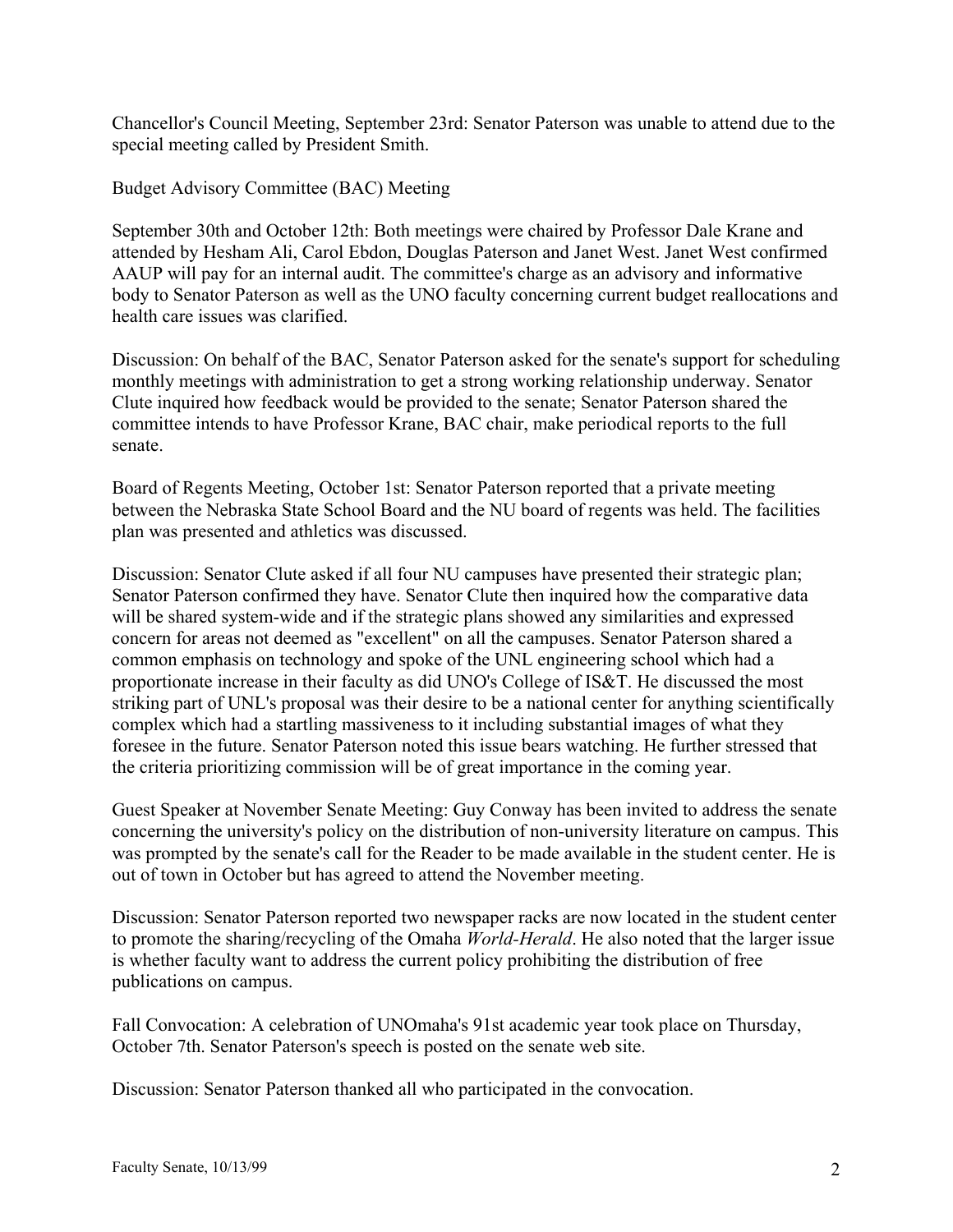Sixth Annual Bell Tower Challenge, October 20th, Noon: Three senators are needed to participate in this annual event. The goal is to collect can goods for the Omaha Food Bank. Plaques are awarded for the largest number of cans stacked in a 20" square in one minute (for as long as the bell tolls); the most creatively stacked cans (may include costumes of stackers or supporters); and the most enthusiastic team. Judges are local news media, community and/or campus leaders. The faculty senate team won the grand prize for "most cans stacked" in the first Bell Tower Challenge in 1995.

Discussion: Senator Paterson reported the deadline for entering the challenge was October 12th, however, he felt sure organizer Professor Corbin would allow the senate to participate if a team could be formed. He then called for volunteers; Senators Nazem, Paterson and Sobel volunteered.

Senate Coordinator Out of Office For Two Weeks: Sandy Jensen will be out of the office from Friday, October 15th, through Friday, October 29th. She will return on Monday, November 1st. Agendas and minutes for the October 27th, standing committee meetings should still be forwarded via e-mail no later than Friday, October 19th. All other senate issues should be directed to Senator Paterson during this time.

UNL Athletic Budget: Senator Paterson referred to an article in today's Omaha *World-Herald* by regent Drew Miller to freeze UNL's athletic budget.

Secretary-Treasurer's Report: Senator Hesham Ali

Budget Reports: On behalf of the Executive Committee, Senator Rech reported that the following budget reports were received this week from Accounting Services and will be presented at the November meeting.

- a. July 31, 1999: Report will be presented in November.
- b. August 31, 1999: Report will be presented in November.
- c. September 30, 1999: Report will be presented in November.

Past President: Senator Shelton Hendricks Expansion of Membership at NU Faculty Senate Presidents' Meeting with President Smith: Reminder to Senator Hendricks to attend the November meeting with Senator Paterson.

Vice President's Report: Senator Janice Rech

Expansion of Membership at NU Faculty Senate Presidents' Meeting with President Smith: Reminder to Senator Rech to attend these meetings with Senator Paterson from December, 1999, through April, 2000.

Executive Committee Report: Senator Janice Rech

Resolution(s):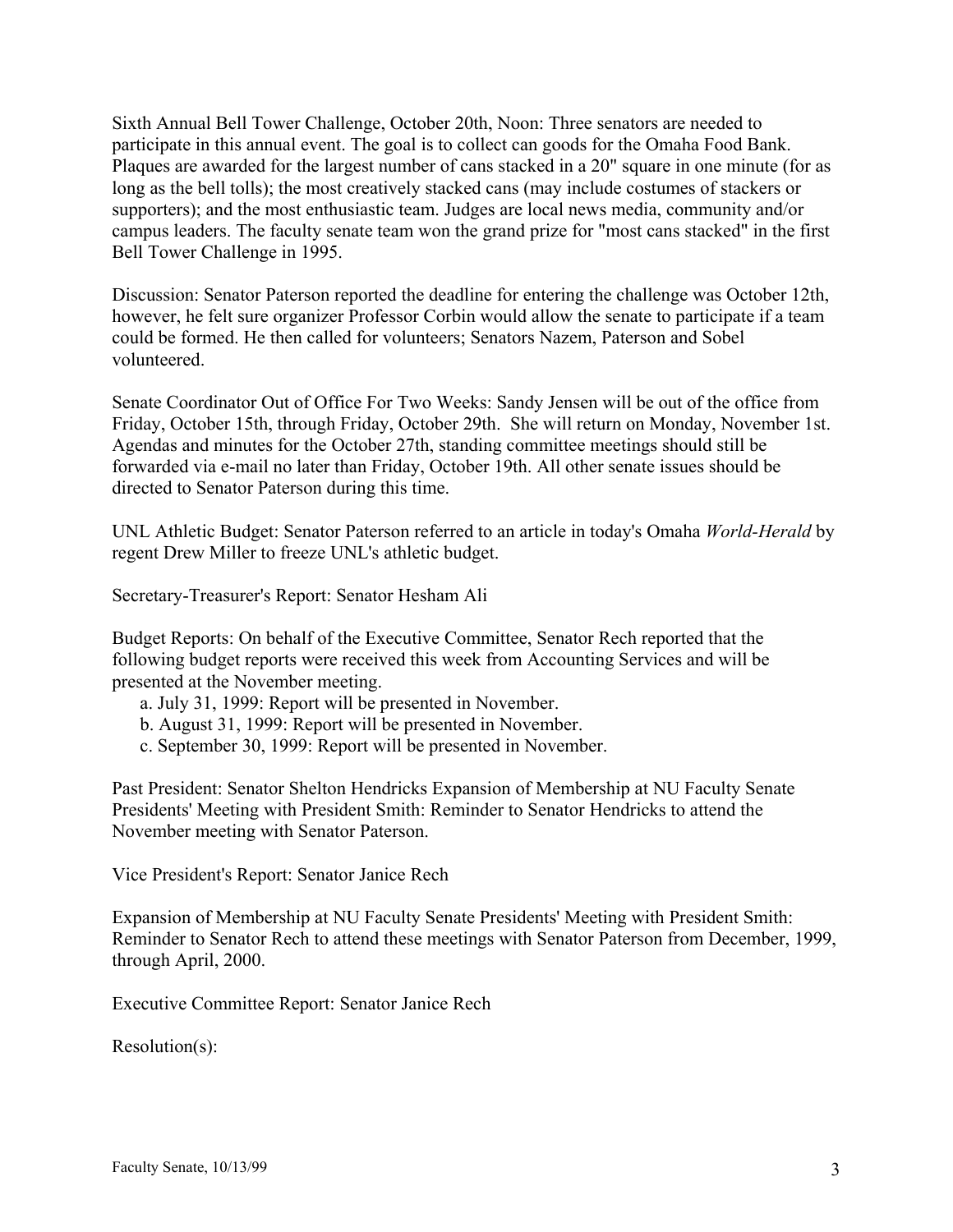On behalf of the Executive Committee, Senator Rech moved the following: Resolution 2409, 10/13/99: Executive Committee

WHEREAS, the faculty senate president, in consultation with the Executive Committee, has ascertained the need to activate the senate Budget Advisory Committee in light of the recent budget reallocations, and

WHEREAS, according to the senate bylaws, the committee shall be charged with acquiring detailed knowledge of the budget and expenditures of the entire University of Nebraska system and shall act as a source of information and independent opinion for the faculty senate; therefore,

BE IT RESOLVED, that the following names go forward as appointments to the senate Budget Advisory Committee for three-year terms from October 13, 1999, through July 31, 2002:

Martha Bruckner Carol Ebdon Dale Krane Janet West

BE IT FURTHER RESOLVED, that the secretary-treasurer of the faculty senate act as liaison between the committee and the Executive Committee and the senate president serve as exofficio. Senate representatives will serve one-year terms from October 13, 1999, through May 17, 2000 (the end of the current senate year) at which time the 2000-2001 senate officers will step in.

Hesham Ali, senate secretary-treasurer Douglas Paterson, senate president

BE IT FURTHER RESOLVED, that the following names go forward as appointments to the senate Budget Advisory Committee's Subcommittee on Health Care for three-year terms from October 13, 1999, through July 31, 2002:

Boyd Littrell Hesham Ali, liaison to full committee **TBA** 

Discussion: Senator Sobel inquired if the 'TBA' position would be filled. Senator Smith questioned the necessity of passing a resolution for a president appointed committee. Senator Paterson explained that rather than forward suggestions on his own he prefers to keep the senate informed as well as obtain their approval via a resolution.

The motion was approved unanimously with the condition that the missing candidate (TBA) be presented in a future resolution.

Standing Committee Reports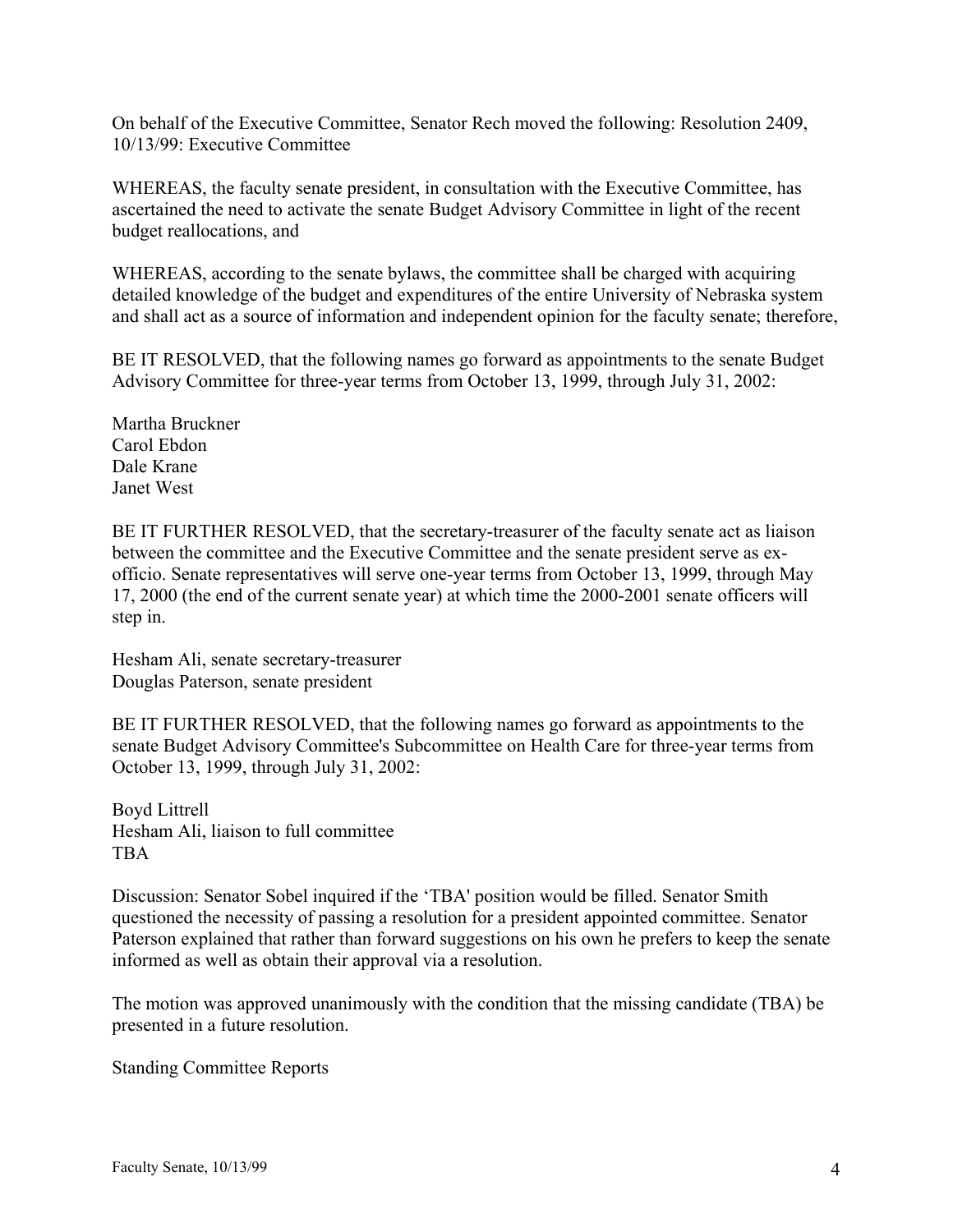Committee on Academic and Curricular Affairs: Senator John Bartle, chair.

Agenda: On behalf of the Committee on Academic and Curricular Affairs, Senator Bartle presented the September 29, 1999, agenda (agenda attachment 13).

Minutes: On behalf of the Committee on Academic and Curricular Affairs, Senator Bartle presented the September 29, 1999, minutes (agenda attachments 14-16).

Discussion: Senator Bartle announced if anyone is interested in using classrooms in PKI they should contact Becky Means, assistant registrar, to find on availability.

Resolutions:

On behalf of the Committee on Academic and Curricular Affairs, Senator Bartle moved the following:

Resolution 2410, 10/13/99: Committee on Academic and Curricular Affairs

WHEREAS, resource allocation decisions should follow the careful evaluation of academic programs, and

WHEREAS, the academic program reviews serve as a valuable source of information to guide future planning; therefore,

BE IT RESOLVED, that the academic program reviews should be used as one of the criteria in the reallocation decision by the Chancellor's Office, and

BE IT FURTHER RESOLVED, that explicit reference should be made to the findings of the academic program reviews in the reallocation justification.

Discussion: Senator Smith announced he spoke against the resolution during the standing committee meeting and explained that even though these reviews are very useful, particularly from an outside view, in showing the strengths and weaknesses of departments he is concern they might infer a strong department needs less money and a weaker more. He further stated he feels other issues are not clearly addressed in this resolution. Senator Nazem supported passing of a resolution but prefers the issues are addressed separately. Senator Hendricks stated these studies are the best source of sharing data on program quality. Senator Gessaman supported Senator Hendrick's comment adding it is unknown what sources will be used by the criteria commission therefore providing well documented sources of information on each department is better than having no control over what documents are used. Senator Sobel shared that small department reviews truly share the strength and weaknesses of those department rather than just documentation on how many students participate in the programs and/or graduate. Senator Kuhlman shared concern for not knowing how data will be used no matter what source is used adding that the reviews supported by this resolution will ensure they are at least included.

The motion was approved with one nay.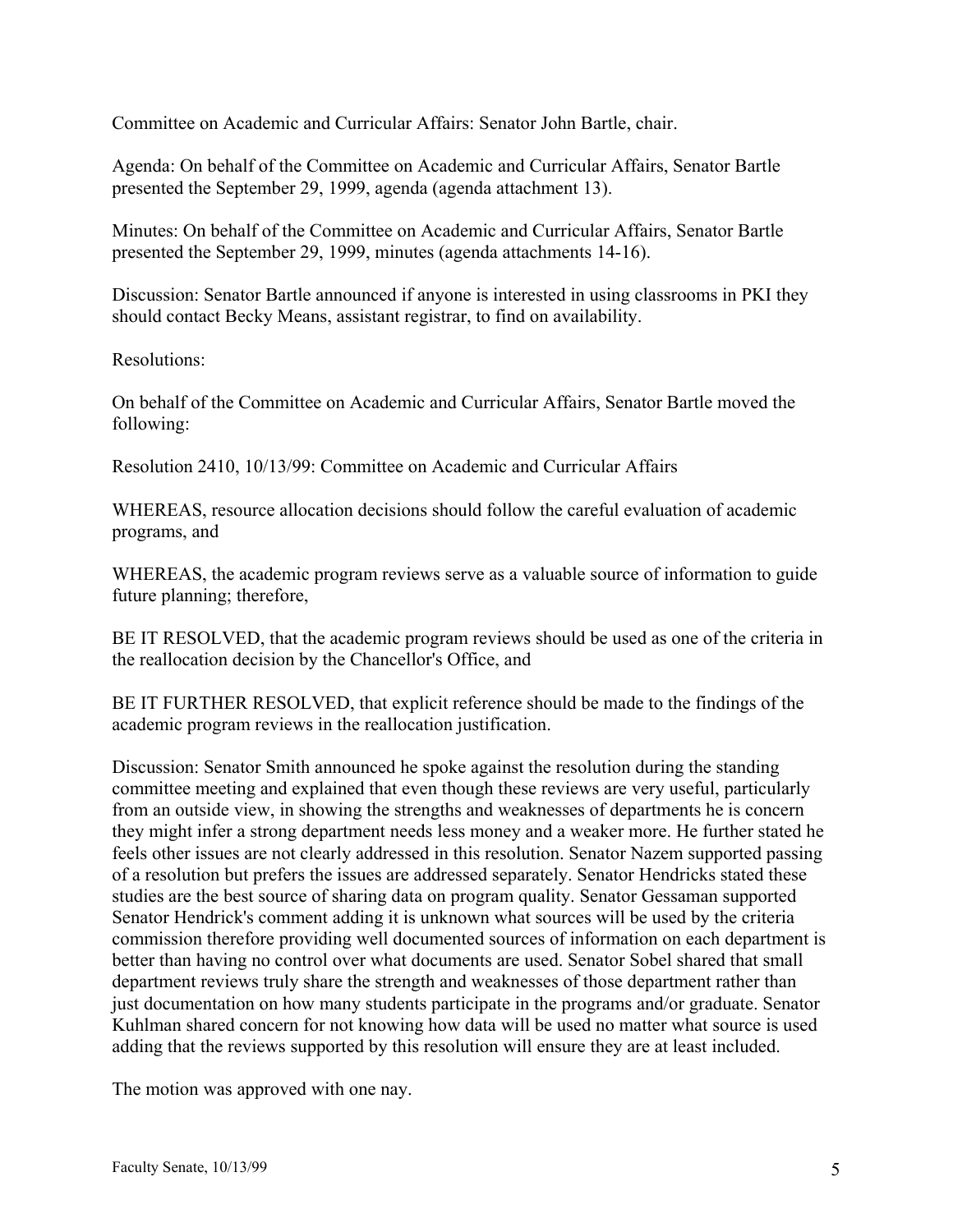New Charge Per 09/08/99 Senate Meeting; Distribution of Free Literature: Senator Paterson charged the committee with looking into the current policy on the distribution of free publications on campus, particularly in the student center. No action will be taken until after Guy Conway addresses the senate at the November 10th, meeting. See Committee on Professional Development.

Committee on Educational Resources and Services: Senator William Clute, chair.

Agenda: Document has not been submitted by chair.

Minutes: On behalf of the Committee on Educational Resources and Services, Senator Clute presented the September 29, 1999, minutes (agenda attachment 17).

New Charge Per 09/08/99 Senate Meeting; Bookstore Textbook Order Polices: Senator Paterson remanded the issue of looking into the book stores policy for ordering textbooks.

Discussion: Senator Clute reported that Senator Baum discovered that book orders, especially those submitted for the spring semester, are not actually submitted to the supplier until later for two reasons. First, the bookstore doesn't have sufficient room to store books for upcoming semesters and second, they also don't have the budget to pay for the books that far in advance. Senator Baum expounded that the bookstore is concerned about students who buy books and attend class but do not register until later in the semester thereby throwing off the book/class count. The bookstore has requested that the committee look into the current policy on late registration and, if it is determined to be serious, consider proposing a late fee to deter future abuse.

Beck Scholarship: Senator Clute reported the committee is moving forward with fund raising activities for the Paul L. Beck Memorial Faculty/Staff Scholarship. He noted donations are already ahead of last year and asked that senators who volunteered to assist with the fund raiser remain for a brief update immediately following the senate meeting.

Committee on Faculty Personnel and Welfare: Senator Ken Deffenbacher, chair.

Agenda: Document has not been submitted by chair.

Minutes: On behalf of the Committee on Faculty Personnel and Welfare, Senator Kuhlman presented the September 29, 1999, minutes (agenda attachment 18).

New Charge: University of Nebraska Policy on Ownership of Intellectual Property: This issue was remanded to the Committee on Faculty Personnel and Welfare by the Executive Committee and Cabinet on October 6th. At the September senate meeting, Senator Harland suggested the committee use Professor Michael O'Hara as a consultation on this very difficult issue. Senator Rech, AAUP senate representative, reported AAUP has requested they be kept informed on this issue and noted they would appreciate being included in any pertinent discussions.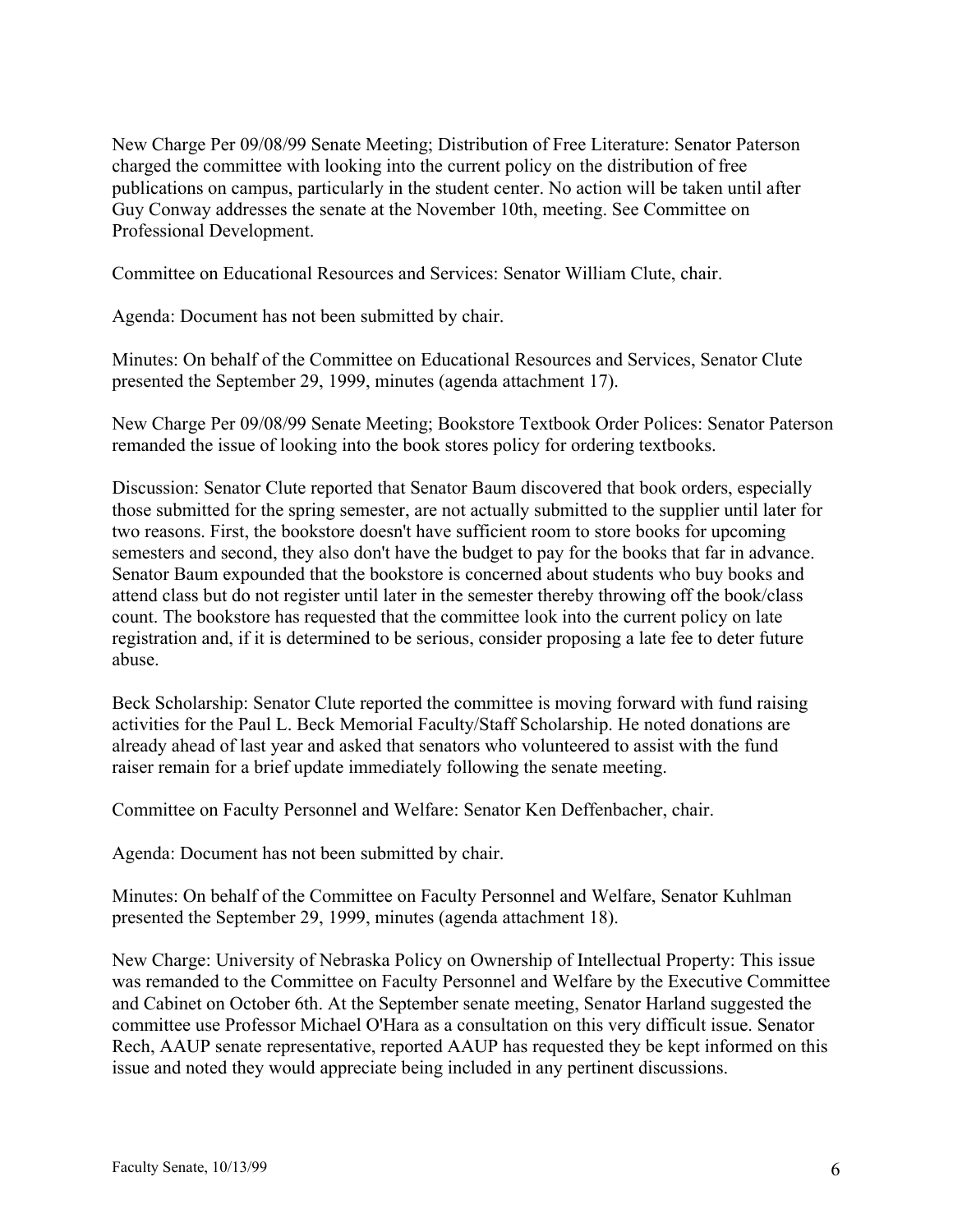Discussion: Senator Paterson reported this is a non-issue according to Vice Chancellor Hodgson. Senator Rech discussed a document which was forwarded to AAUP for negotiations. She further stated that because this is a non-negotiating year for AAUP and faculty, this issue will not be addressed until next year. A lengthy discussion continued on the enormousness of the issue and the need to stay on top of it while at the same time not interfere with AAUP's role. All agreed faculty need to be pro-active. Senator Paterson explained Vice Chancellor Hodgson's statement and charged the committee with staying ahead of this issue. Senator Shroder held up the AAUP Footnotes which was delivered to all faculty on October 13th, in which this very issue is addressed and encouraged everyone to read it. Senator Shaw spoke of strong concerns the Library has struggled with for years regarding copy right and trade mark policies stating they must be defended continually or faculty risk surrendering their interest by default. Senator Paterson suggested sponsoring an open discussion which Senator Gessaman supported. She further questioned why, if Vice Chancellor Hodgson supports this issue, he has a senior staff member working on a committee that is addressing this issue. The majority agreed the more faculty know what's going on and understand the issue the better off they'll be. This in turn will also support AAUP when they go to the table backed by informed faculty. Senator Baum encouraged Senator Paterson to raise this issue with the other three NU faculty senate presidents with the possibility of addressing the issue jointly. Senator Paterson stated he needs more education on this issue. Senator Dffenbacher supported getting faculty involved to reflect and talk about this issue suggesting this may be something AAUP should put at the top of their trading list. Senator Lehrer posed questioning whether faculty want to garner something out of this issue or prevent the university from profiting and asked if the senate is suggesting faculty be invited to the table as well. Senator Paterson assured those present that faculty will be invited to the table and it will be extremely beneficial if they're ahead of the curve on this issue before that time comes. Senator Deffenbacher warned against passing a resolution at this point and instead hold forums to inform the faculty. Senator Smith shared satisfaction with current university arrangements regarding patents which awards  $\frac{1}{2}$  of all income to the university system,  $\frac{1}{4}$  to the department and ¼ to the faculty member. He further stated that as a non-union faculty member he doesn't want AAUP representing him without his input.

Committee on Goals and Directions: Senator Sufi Nazem, chair.

Agenda: Document has not been submitted by chair.

Minutes: On behalf of the Committee on Goals and Directions, Senator Nazem noted he was in China earlier this month and the vice chair, Senator Parnell-Smith, did a fine job running the meeting and preparing the minutes. Senator Nazem then presented the October 1, 1999, minutes (agenda attachment 19).

Committee on Professional Development: Senator Chris Allen, chair.

Agenda: Document has not been submitted by chair.

Minutes: On behalf of the Committee on Professional Development, Senator Allen presented the September 29, 1999, minutes (agenda attachment 20).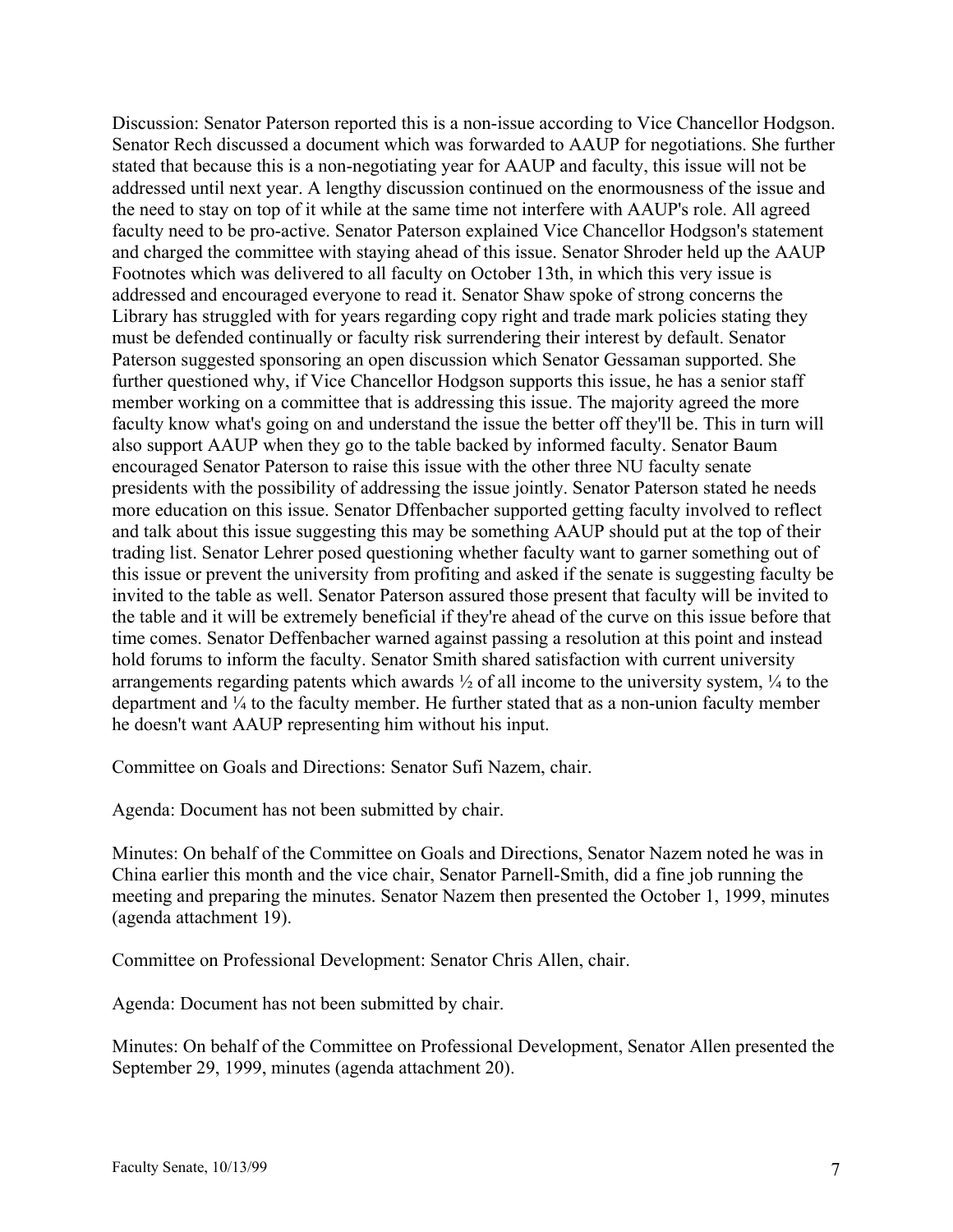Discussion: Senator Allen reported he volunteered to take on the issue of free publications at the September meeting and would take it on if the Committee on Academic and Curricular Affairs was willing to surrender it. Senator Bartle agreed.

Committee on Rules: Senator Miriam DeLone, chair.

Agenda/Minutes: No report; the committee did not meet in September.

Resolution(s):

On behalf of the Committee on Rules, Senator DeLone moved the following:

Resolution 2411, 10/13/99: Committee on Rules

BE IT RESOLVED, that the following name go forward as a three-year appointment from 08/01/99, through 07/31/2002, to the University Committee on Library and Educational Resources. Faculty representative was increased by one by the 1998-99 Task Force on University Committee.

James Czarnecki

The motion was approved unanimously.

On behalf of the Committee on Rules, Senator DeLone moved the following:

Resolution 2412, 09/08/99: Committee on Rules

BE IT RESOLVED, that the following names go forward as three-year appointments from September 8, 1999, through June 30, 2002, to the newly formed University Committee on Technology Planning:

Stanley Wileman, College of Information Science and Technology

The motion was approved unanimously.

On behalf of the Committee on Rules, Senator DeLone moved the following:

Resolution 2413, 10/13/99: Committee on Rules

BE IT RESOLVED, that the following faculty go forward as an appointment to the newly formed ad hoc Committee on Removing Barriers created by the Task Force on University Outreach:

James Conyers

The motion was approved unanimously.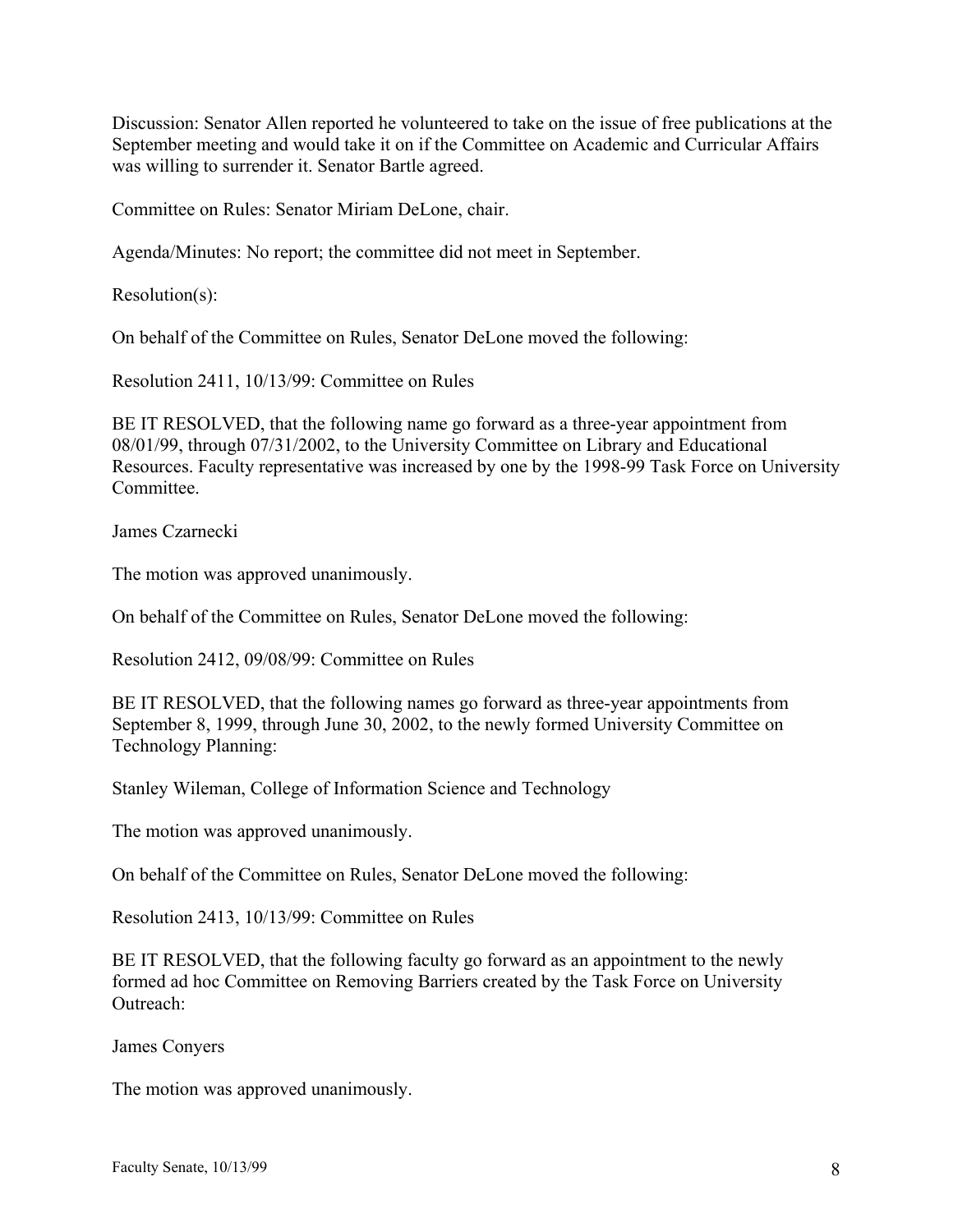On behalf of the Committee on Rules, Senator DeLone moved the following:

Resolution 2414, 10/13/99: Committee on Rules

BE IT RESOLVED, that the following name go forward as a three-year appointment from October 6, 1999, through July 31, 2002, to the ad hoc Enrollment Management Steering Committee:

Bruce Garver

The motion was approved unanimously.

On behalf of the Committee on Rules, Senator DeLone moved the following:

Resolution 2415, 10/13/99: Committee on Rules

Ballot Vote: BE IT RESOLVED, that in accordance the Faculty Senate of the University of Nebraska at Omaha bylaws, section 6.1, Committee on Faculty Grievances, the following faculty member is brought forward by the Rules Committee for ballot election by the senate to replace Scott Harrington as the associate professor representative for a three year term from October 13, 1999, through September 15, 2002:

Janice Rech TBA

Ballot Vote: BE IT RESOLVED, that in accordance the Faculty Senate of the University of Nebraska at Omaha bylaws, section 6.1, Committee on Faculty Grievances, the following faculty member is brought forward by the Rules Committee for ballot election by the senate to replace Deborah Smith-Howell as the associate professor representative for a three year term from October 13, 1999, through September 15, 2002:

David Helm Judith Harrington

Ballot Vote: BE IT RESOLVED, that in accordance the Faculty Senate of the University of Nebraska at Omaha bylaws, section 6.1, Committee on Faculty Grievances, the following faculty are brought forward by the Rules Committee for ballot election by the senate to replace Deborah Irvin as the Committee on Faculty Personnel and Welfare representative for a one-year term from October 13, 1999, through September 15, 2000:

Wilma Kuhlman Henry Lehrer

Ballots were distributed, returned and tallied by Senators DeLone and Rech. Those elected were Janice Rech, Judith Harrington and Wilma Kuhlman.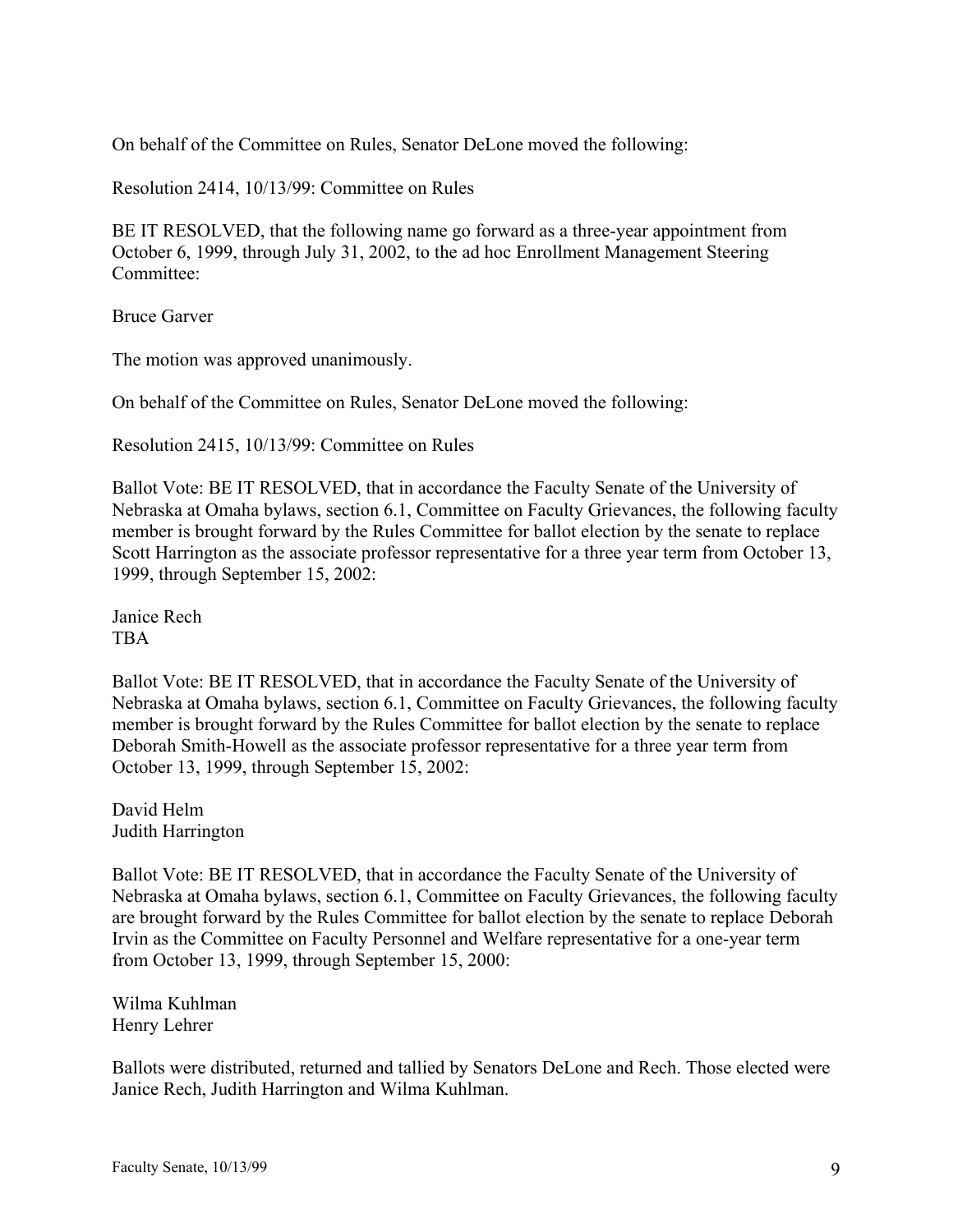On behalf of the Committee on Rules, Senator DeLone moved the following:

Resolution 2416, 10/13/99: Committee on Rules

Ballot Vote: BE IT RESOLVED, that in accordance with Section 1.1 of the University of Nebraska at Omaha Professional Conduct Committee's Rules and Procedures, the following two nominees (all tenured faculty ranked assistant professor or above) are brought forward by the Committee on Rules for ballot election by the full senate as follows:

One representative must be elected by ballot vote to serve a three-year term from October 13, 1999, through October 15, 2002, to replace outgoing member William Tapprich. The newly elected representative will also serve as an alternate for three-years from October 16, 2002, through October 15, 2005. William Tapprich will continue serving as an alternate for three-years from October 16, 1999, through October 15, 2002 per Resolution 2175.

Karen Falconer Al-Hindi Roger Hoburg

Ballots were distributed, returned and tallied by Senators DeLone and Rech. Karen Falconer Al-Hindi was elected.

Other Reports

Academic Planning Council: Senator John Bartle, senate representative.

Written Report By Senate Representative: Senator Bartle presented a written report on the September 17th, and October 1st, meetings (agenda attachment 21).

Alumni Association, Board of Directors: Dr. William Wakefield, faculty representative.

Written Report By Senate Representative: Document has not been submitted. Professor was not in attendance.

American Association of University Professors (AAUP): Senator Janice Rech, senate representative.

Written Report By Senate Representative: Document has not been submitted.

Graduate Council: Senator Lynn Harland, senate representative.

Written Report By Senate Representative: On behalf of Senator Harland, Senator Diamond presented a verbal report stating the main issue settled was the implementation of a change in the graduate Toefl score to 543 minimum unless otherwise approved by individual departments. UNL's policy calls for a minimum Toefl of 500 with no appeal process. The council discussed this issue at length eventually approving it. The joint UNO/UNL graduate degree was also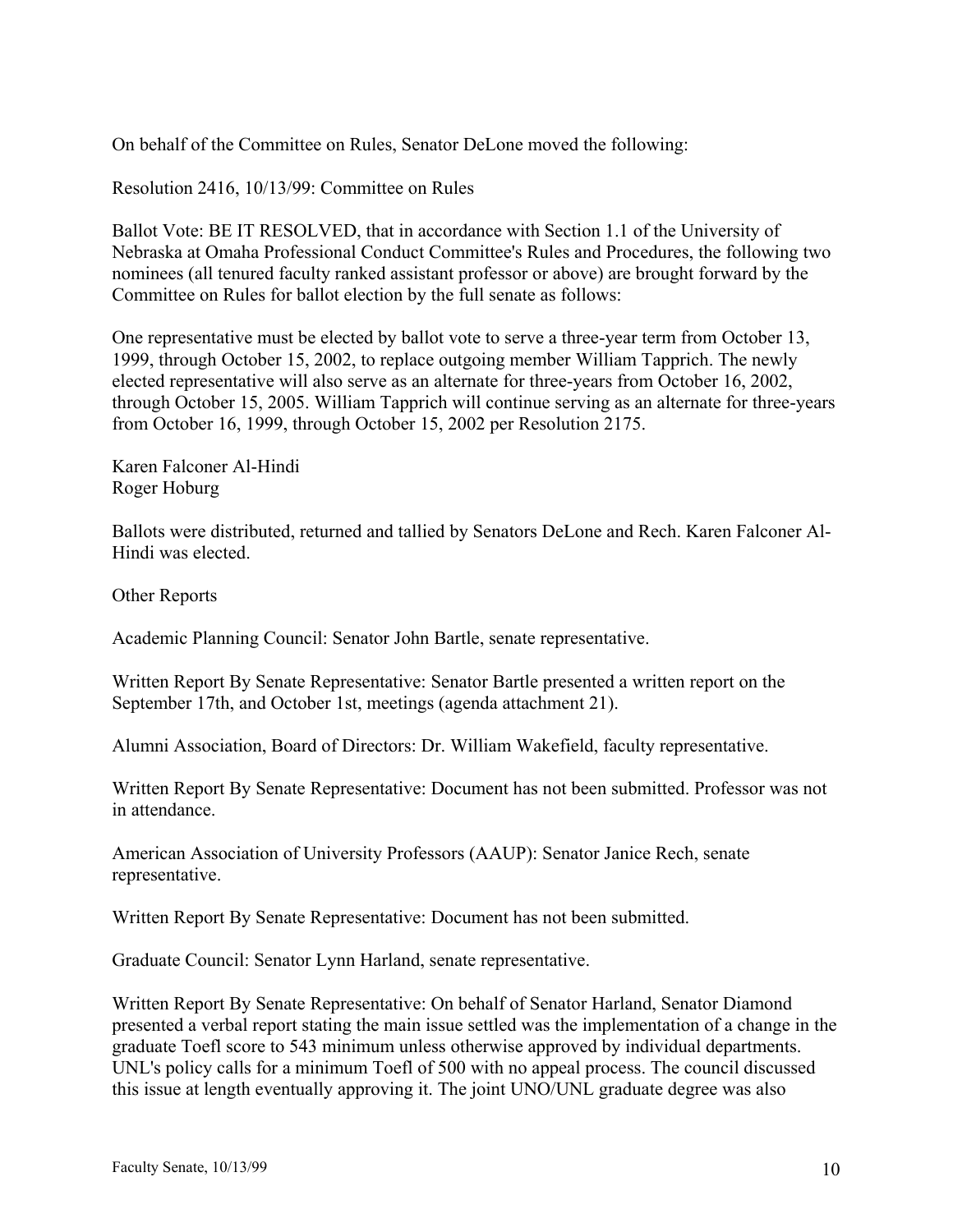discussed. Action items deferred were the proposal for a certificate program and double credit counting for dual master programs (i.e., public administration and social work). These issues were sent back to committee to clarify.

Discussion: Senator Shroder supported Paterson's suggestion that the senate look into the joint graduate degree issue. Senate Craiger spoke on behalf of the IS&T faculty stating he knows they would greatly appreciate the support of the senate in passing a resolution questioning the joint program. He further stated there is a fairly extensive document explaining the degrees which was updated in the last few months to include a Ph.D. in Infomax at UNL. Concern was voice over whether this is a political move and if so, an information approach would be the most valid. Senator Bartle stated he would like to hear the other side of the story and that there may be a very good reason for the action taken.

Strategic Planning Steering Committee: Senator Hesham Ali, senate representative.

Written Report By Senate Representative: On behalf of Senator Ali, Senator Paterson presented a written report on the September 8th, and September 22nd, meetings (agenda attachments 22-23).

Verbal Report By Senate Representative, October 13, 1999: On behalf of Senator Ali, Senator Hendricks was going to presented a verbal report on the October 13th, meeting, however, he left before the report came up on the agenda.

Feedback Requested: At the October 6th, Executive Committee and Cabinet meeting Senator Ali stated that, as the senate's appointed representative, he prefers to speak on behalf of the full senate rather than merely expressing his own opinion. For this reason, he asked the standing committee chairs to keep him informed on what their committees would like him to address at the Strategic Planning Committee meetings.

### Old Business

For the Good of the Order: Bylaws, Article IV. Senate Agenda., Section 3: "This period of informal, unrecorded discussion is provided to encourage senators to voice opinions on timely issues and shall not normally exceed ten minutes."

New Business: On behalf of the assembly, Senator Paterson presented the following:

Honorary Doctorate Candidates: Thomas Lorsbach, chair of the Committee on Honors and Awards, contacted the senate office on Thursday, September 16th, regarding the appropriate procedure for presenting candidates for senate approval. A new slate of nominees will be forwarded to the senate Executive Committee and Cabinet for review in November. The committee's goal is to present the finalist to the board of regents by November 25th, at the latest.

The following was posted in the October 4th, issue of the UNOmaha Notes, Volume XIII, No. 32: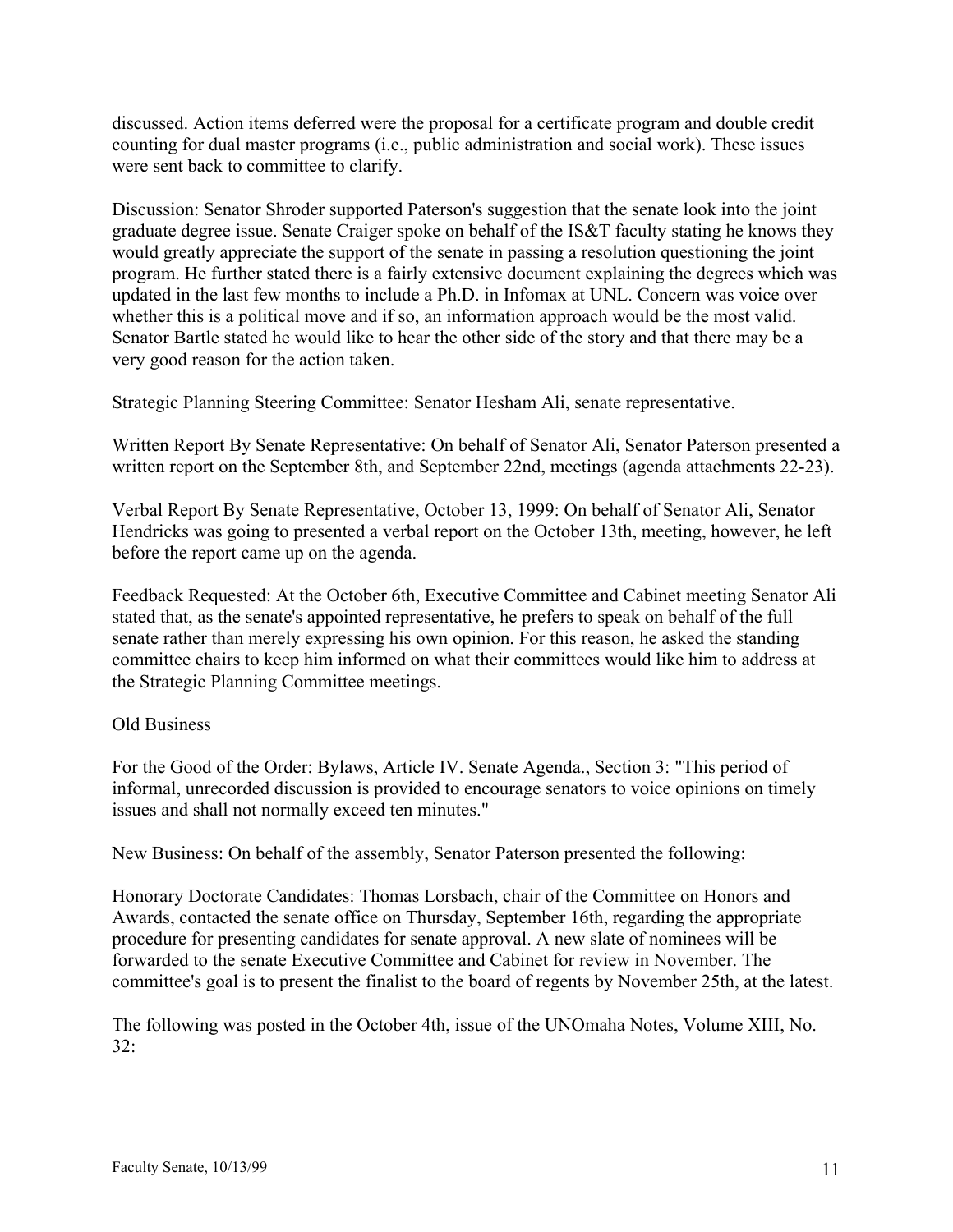Call for Nominations for Honorary Degrees: Faculty, staff, alumni and other members of the UNOmaha community are encouraged to nominate candidates to receive the honorary doctorate from UNOmaha. Any person who has contributed beneficially and substantially to society at large through outstanding intellectual, creative or humanitarian accomplishments is eligible for consideration. Nominations with justification should be sent to Tom Lorsbach, chair of the University Committee on Honors and Awards, at KH 421. Use the form attached to today's issue of Notes to submit your nomination. The deadline for submission is Oct, 22. For more information, call x4-3345.

Confidentiality of Class Lists: Senator Rech has been contacted by several faculty who expressed concern for how confidential student records, such as class lists, are discarded and the potential misuse of them if found intact.

New Faculty Pay: A request has been submitted for the senate to look into new faculty members being paid for their first two weeks of work in August rather than having to wait until the end of September for their First paycheck. Senator Rech agreed to check into this issue further at the October 6th, Executive Committee and Cabinet meeting.

HPER Facilities and Faculty Satisfaction Discussion: Senator Paterson reported he has been contacted by several faculty who are uncomfortable with the removal of the shower curtains in the men's locker room. After addressing this issue with the appropriate HPER staff, a compromise was reached by allowing curtains on half the stalls.

Work Environment & Physical Conditions in the Arts and Sciences Building: A faculty member has come forward with strong concerns over the unhealthy environment employees are currently working under. The employee contacted OSHA on October 6th, asking how to request the "hazardous working conditions" be investigated (i.e., dust explosion a few days ago; dust remains so thick footprints show up on floor; plus various other issues over recent months such as bugs, mice, gas leak, carbon monoxide). OSHA referred the employee to the State of Nebraska, Department of Labor; the employee contacted this agency in writing on October 8th. The employee may contact the Arts & Sciences senators for feedback and/or support. At the decision of the Executive Committee and Cabinet, this issue will be discussed with administration at the October 20th, meeting.

Discussion: Senator Aschenbrenner shared frustration with noise caused by construction and its interference with a number of classes, particularly speech classes. Senator Allen reported the computer lab in room 183 was closed today for the rest of the semester due to concerns for dust, heat and overall dangerous conditions. Senator Sobel suggested contacting the Campus Environmental Safety Officer. Senator Allen stated she has been contacted and doing her best but it's still not enough. This issue was remanded to the committee on Faculty Personnel and Welfare.

Move Election of Senate President(-Elect) Earlier in Year: Consideration should be given to moving the election of the incoming president (president-elect) earlier in the academic year. This would allow the new officer to begin participating in the meetings with President Smith and the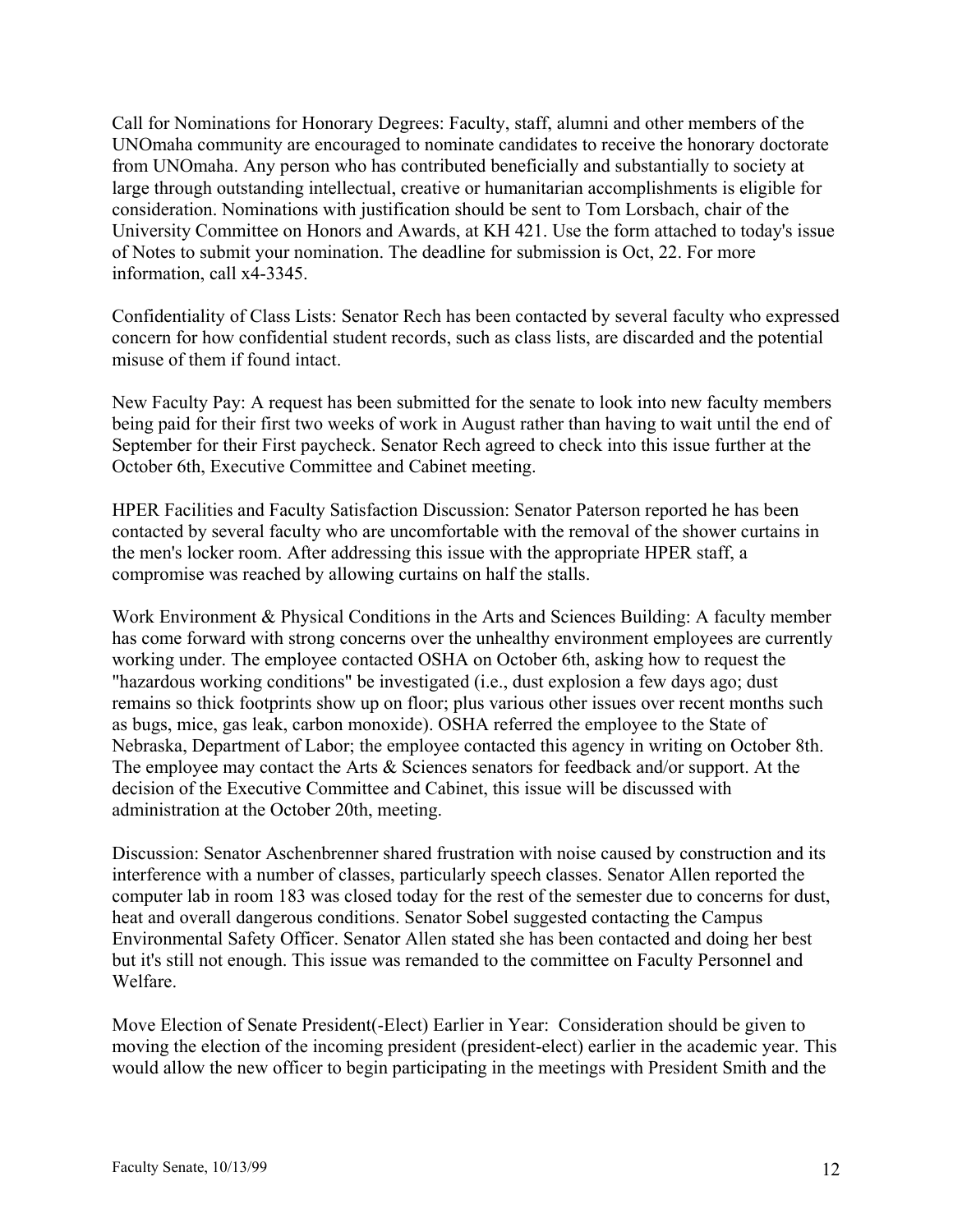other NU faculty senate representatives prior to taking office. FYI: The UNO faculty senate would then follow the same presidential election process as the other three NU senates.

Vice President to President Track: This issue was carried over from the September 1st, meeting due to time limitations. Call for consideration/discussion of changing senate bylaws to have the vice president automatically become president-elect.

Bylaws of the Faculty Senate of the University of Nebraska at Omaha

Article I. Duties of the Officers. Section 2: The faculty senate vice-president shall preside over the senate during the absence of the faculty senate president, chair the Executive Committee except when meeting jointly with the Cabinet in lieu of the full senate in June and July, and perform other duties appropriate to the office.

Section 4: Upon election, the president-elect shall become a member of the Executive Committee. He/she shall endeavor to become thoroughly familiar with the senate's operating procedures and its role as the faculty's voice in the campus system of shared governance. The president-elect shall perform such other duties from time to time as may be delegated by the president or the Executive Committee.

Section 5: The past-president shall serve on the Executive Committee in an ex officio, nonvoting advisory capacity during the summer months and the fall semester next following the expiration of his/her term as president. In addition, the past-president shall be entitled to attend senate meetings and join in discussion or debate during the aforementioned period but shall be without vote.

Article VII. Amendments. Section 1: These bylaws can be amended at any business meeting by simple majority vote of those eligible to be cast by the entire senate providing that at the preceding meeting an announcement has been made declaring intent to introduce a motion to amend at the next meeting and describing its content and purpose. The proposal must be reduced to writing when presented for a vote.

Constitution of the Faculty Senate of the University of Nebraska at Omaha

Article III. Election of Senators. An election of senators shall be held during the spring semester of each academic year as provided by the bylaws. All balloting results shall be printed in the agenda for the May senate meeting and subsequently distributed to the chancellor as provided in the bylaws. After election results have been approved, senators shall themselves elect the officers of the senate except for the president, who shall be elected as provided in Article IV of this constitution. A simple majority of votes eligible to be cast shall be sufficient to elect each officer.

Article IV. Organization of the Senate. The officers of the senate shall consist of the president, the vice-president, and the secretary-treasurer, and, in the spring semester, the president-elect if there be one. The senate shall conduct its business through committees as described in this constitution and in the bylaws. The president shall first serve as president-elect for a term beginning at the first regularly scheduled meeting of the spring semester, which will be followed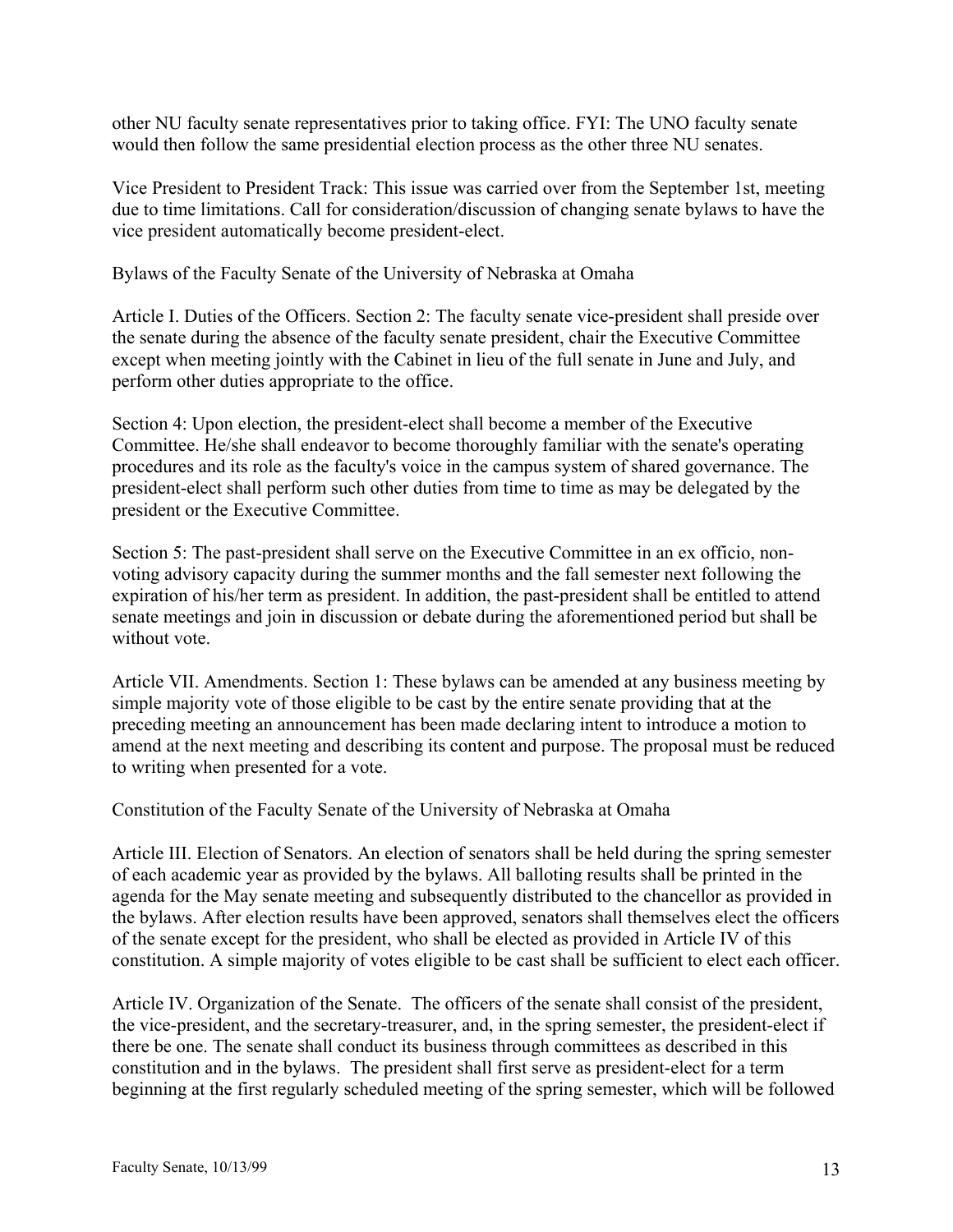by a regular one-year term as president beginning at the last regularly scheduled meeting of the academic year. The president-elect shall be elected at the last regularly scheduled meeting of the falls semester from among the membership of the senate. The president may serve successive terms through re-election, in which case there will be no president-elect for that spring semester and no past-president until the incumbent president completes his or her final term. The vicepresident shall serve a term of one year, assuming office at the last regularly scheduled meeting of the academic year. The vice-president shall be elected from among the membership of the senate. The person serving in this office may serve successive terms through re-election.

Article VI. Amendments. Amendments to the constitution may be initiated by written petition signed by twenty-one faculty members of the university as defined in Article II. Such petition shall contain a statement of the wording of the proposed amendment. Proposed amendments shall be reviewed by the Executive Committee and presented with a recommendation for approval or disapproval to the full membership of the senate. Petitions for amendment of the constitution must be presented to the Executive Committee at least thirty days before the recommendation of the Executive Committee is to be presented to the senate. Proposed amendments shall be voted upon by the senate and approval by two-thirds of the eligible voting members of the senate shall be necessary. Voting shall be by secret ballot. Approved amendments shall then be presented to the university faculty for ratification. Voting by the faculty members shall be by secret ballot. Amendments which are ratified by two-thirds of the faculty casting ballots shall go into effect thirty days after the completion of the vote. Amendments not receiving the necessary two-thirds vote of the faculty members casting ballots shall be considered defeated and shall not go into effect.

The board of regents, or its successor governing board, acting according to its regular procedures, shall retain the right to veto any amendment which has been ratified by the faculty. Amendment of the bylaws of the senate shall be according to procedures established by the senate, and such procedures shall be enunciated in the bylaws. The faculty senate by a twothirds majority vote may establish a Constitutional Review Committee to evaluate the constitution and propose such changes as are deemed necessary to accomplish the purposes of the faculty. Recommended changes in the constitution must be submitted for approval by the faculty senate and ratification by vote of the university faculty in accord with procedures set forth in the first paragraph of this article.

Article VII. Adoption of the Constitution. This constitution shall be considered adopted by the faculty upon a two-thirds vote of the senate, submission of the constitution to a vote of the faculty of the university and approval by two-thirds of the faculty members casting ballots in a vote by secret ballot, transmittal of the approved constitution by the chancellor to the president of the University of Nebraska, and adoption of the constitution by the board, according to its own procedures.

Move to next agenda.

Adjourn: The meeting was adjourned at 3:53 p.m.

Respectfully submitted,